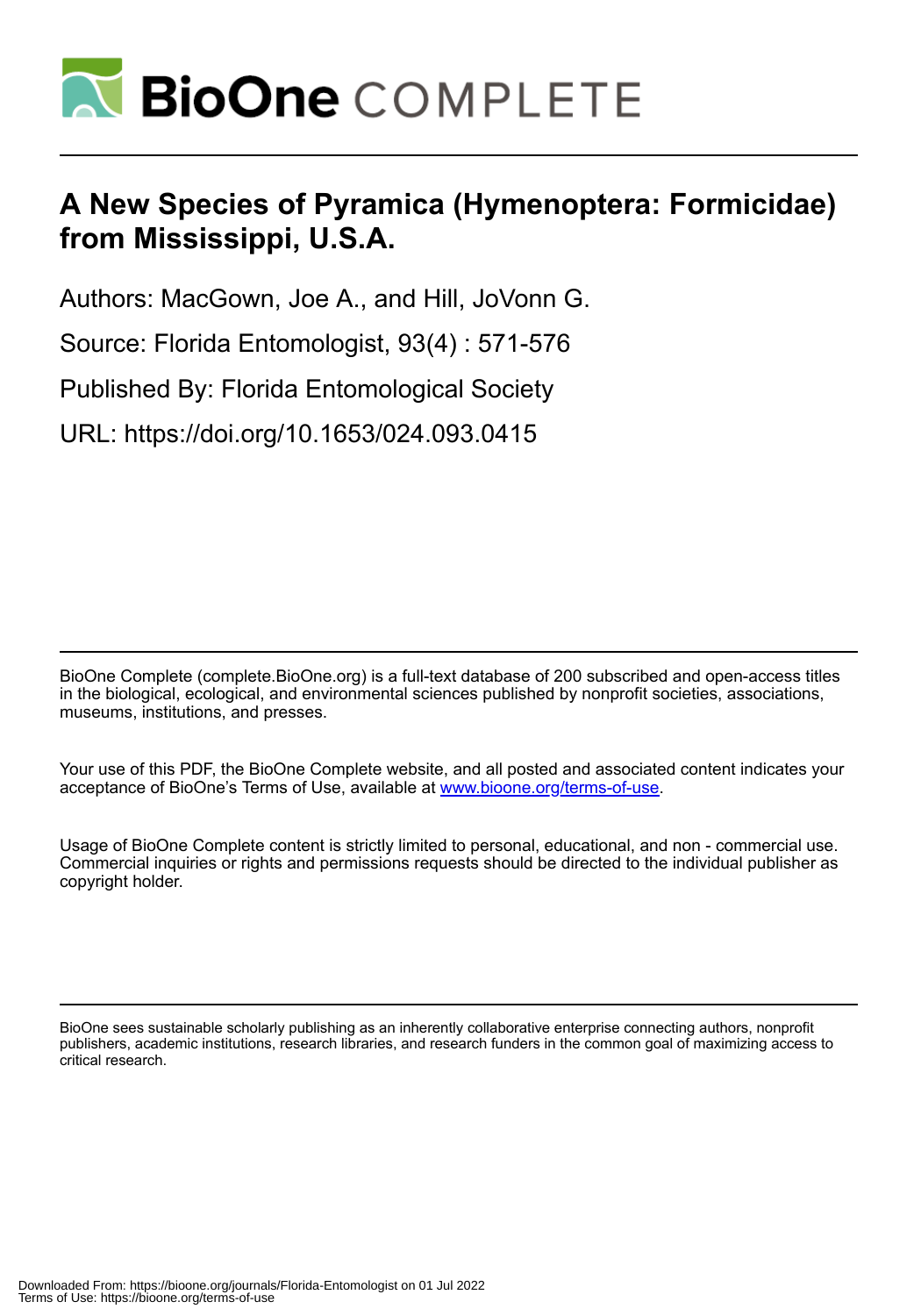# A NEW SPECIES OF *PYRAMICA* (HYMENOPTERA: FORMICIDAE) FROM MISSISSIPPI, U.S.A.

JOE A. MACGOWN AND JOVONN G. HILL

Mississippi Entomological Museum, Mississippi State University, Box 9775, Mississippi State, 39762-9775

#### **ABSTRACT**

A new species of Dacetine ant, *Pyramica subnuda* **new species***,* is described from Mississippi. The new species, known only from a single dealate queen, differs from most North American species of *Pyramica* in that it lacks spongiform tissue beneath the petiole and gaster and only has a reduced amount of spongiform tissue below the postpetiole. This species is provisionally placed in the *schultzi* group based on similarities of mandibular dentition, lack of spongiform tissue on the petiole, and other characters that define the group*.* Additionally, 6 new state records of ants in the genus *Pyramica* are reported for Mississippi: *Pyramica abdita* (Wesson and Wesson), *P. filirrhina* (Brown), *P. inopina* (Deyrup and Cover), *P. margaritae* (Forel), *P. pergandei* (Emery), and *P. wrayi* (Brown).

Key Words: Ants, Dacetini, *Pyramica subnuda*, new species, state records

#### **RESUMEN**

Se describe una nueva especie de hormiga de la subfamilia Dacetinae, *Pyramica subnuda,* del estado de Mississippi. La nueva especie, conocida solamente por un especimen de una reina dealatada (sin alas), difiere de la mayoria de las especies de *Pyramica* en norteamérica por la falta de tejido espongoso debajo del pecíolo y gastro y tiene solamente una cantidad reducida de tejido espongoso debajo del pos-pecíolo. Esta especie esta puesta provisionalmente en el grupo *schultzi* basado con su similutud a la dentadura de la mandíbula, la falta de tejido espongoso sobre el pecíolo, y otras caracteristicas que definen el grupo. Además, se reportan 6 nuevos registros estatales de hormigas del género *Pyramica* en Mississippi: *P. abdita*, *P. filirrhina, P. inopina, P. margaritae, P. pergandei* (Emery), y *P. wrayi* (Brown).

The genus *Pyramica* Roger (Hymenoptera: Formicidae: Dacetini) is composed of minute, cryptic ants that typically occur in soil and leaf litter and prey upon small arthropods (Hölldobler & Wilson 1990). In North America, species in this genus generally can be characterized by having 6 segmented antennae; triangular to subtriangular mandibles that are well separated and possess distinct dentition; specially modified hairs on some parts of the body that may be clavate, spoonshaped, forked, or otherwise atypical; and the usual presence of spongiform tissue below the petiole and postpetiole. Urbani Baroni & de Andrade (2007) proposed that *Pyramica* be synonymized with *Strumigenys*. However, this treatment has not been widely accepted by ant taxonomists (e.g., Bolton et al. 2008; Deyrup & Cover 2009). Therefore, at this time, we continue to follow Bolton (2000) and recognize *Pyramica* as a valid genus. Indeed, based on the large number of species in *Strumigenys* and *Pyramica* (more than 800), and the extensive differences between species groups, it seems more probable that these genera will be split further, rather than combined.

Although the genus *Pyramica* includes 327 species worldwide (including the 1 described here), only 41 species are known to occur in North America (Fisher & Cover 2007). Thirty-seven of

these species occur in the eastern United States (Bolton 2000; Deyrup 2006; Deyrup & Cover 1998; Deyrup & Lubertazzi 2001; MacGown & Forster 2005; MacGown et al. 2005), and all of these occur in the southeastern states, making this region the most speciose for the genus in North America. MacGown et al. (2005) reported 20 species from Mississippi. Seven additional species are now known to occur in the state including *P. abdita* (Noxubee, Scott, and Tishomingo Counties), *P. filirrhina* (Tishomingo County), *P. inopina* (Lauderdale and Madison Counties), *P. margaritae* (Oktibbeha County), *P. pergandei* (Attala, Marshall, and Noxubee Counties), *P. wrayi* (Leake County), and the new species described here. Of these 27 species, 23 are considered to be native, 3 to be introduced, and the new species may be introduced as well. One hypothesis to account for the high number of *Pyramica* species in the Southeast is that many of the native species may have persisted in mesic refuges during the Pleistocene, when dramatic climatic shifts occurred (Deyrup 1988).

The following new species is described based on a single dealate female. Structures were measured with an ocular micrometer mounted inside the left eyepiece of a Leica MZ16 stereomicroscope at 100X. All measurements are in mm. The following measurements were used.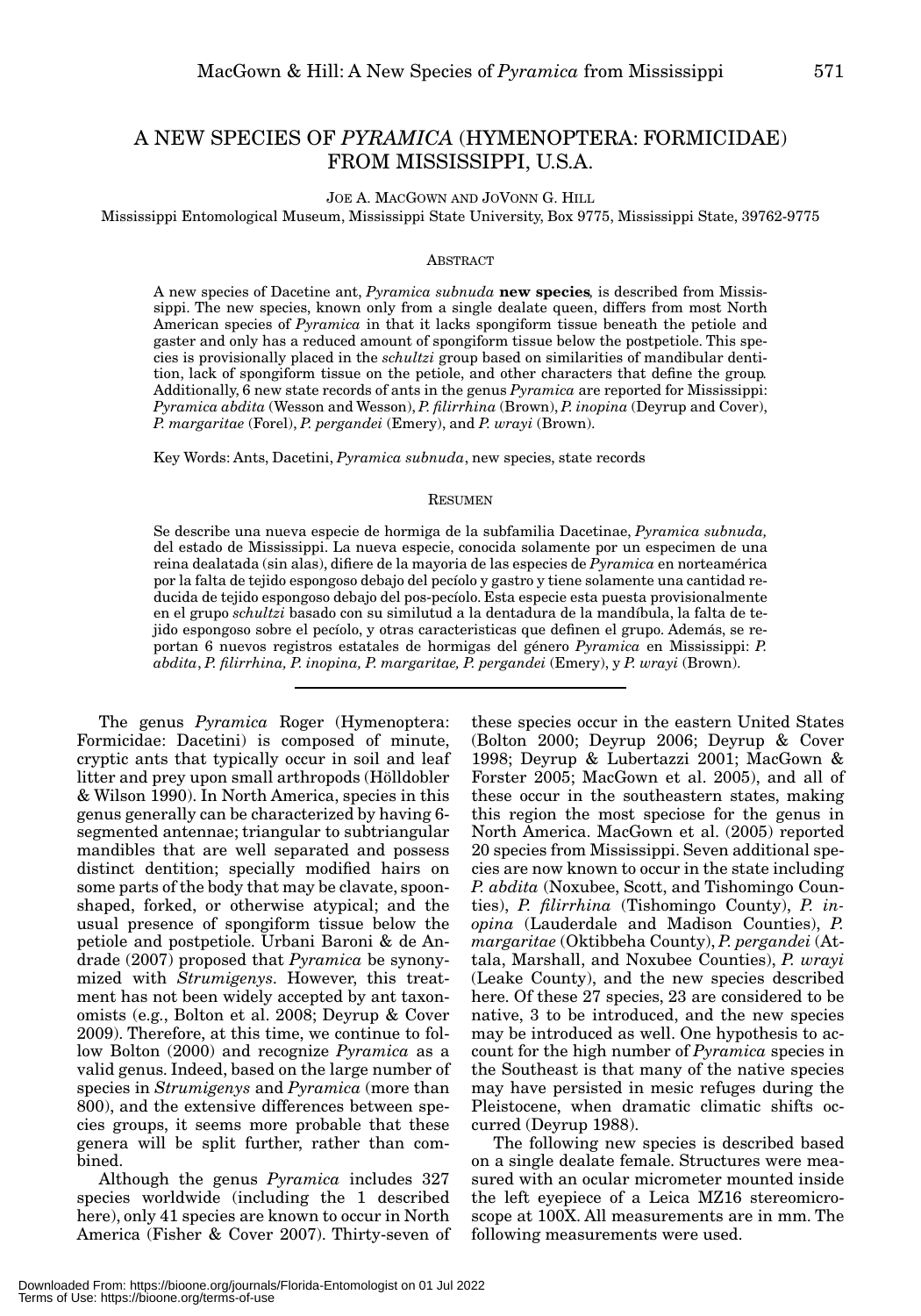- WL: Weber's length of mesosoma, measured from anterior edge of pronotum to posterior edge of metapleural gland.
- HL: Head length; in full-face view, the perpendicular distance from a line tangent to the anteriormost projection of the clypeus to a line tangent to the posteriormost part of the rear border of vertex.
- HW: Head width; maximum width of head in full-face view, including compound eyes.
- SL: Length of antennal scape from base to apical tip.
- EL: Maximum eye length.
- ML: Straight-line length of fully closed mandible, measured from apex of mandible to anterior clypeal margin.
- FFL: Length of fore femur.
- MFL: Length of mid femur.
- HFL: Length of hind femur.
- PSL: Propodeal spine length; measured from posterior edge of propodeal spiracle to apex of spine.
- PNW: In dorsal view, maximum width of node of petiole
- PNL: In dorsal view, maximum length of node of petiole.
- PPNW:In dorsal view, maximum width of node of postpetiole.
- PPNL: In dorsal view, maximum length of node of postpetiole.

*Pyramica subnuda* MacGown and Hill, **new species**

Description of dealate female (Fig. 1)

WL: 0.70; HL: 0.61; HW: 0.44; SL: 0.35; EL: 0.15; ML: 0.15; FFL: 0.39; MFL: 0.40; HFL: 0.42; PSL: 0.09; PNW: 0.18; PNL: 0.10; PPNW: 0.28; PPNL: 0.17.

Color yellowish-brown, appendages slightly paler. Head widest near occiput, pyriform (in frontal view). Mandible in frontal view triangular; lacking diastema; basal lamella in the shape of a large equilateral triangle with rounded apex, followed by 5 teeth: teeth 1, 3, and 5 longer and more acute than teeth 2 and 4, followed by 2 slightly smaller teeth with tooth 7 longer and more acute than tooth 6, followed by 4 small denticles, and terminating in a slightly enlarged apical tooth. Clypeus wide, pentagonal, with light sculpturing, not shining; anterior edge straight; hairs on clypeal dorsum and margins slightly clavate, of approximately the same

length, and all curving anteriorly toward the midline of clypeus. Remainder of head reticulate-punctate with scattered, appressed, simple to coarse hairs all curving in toward midline of head (in frontal view); elongate flagelliform cephalic hairs absent; antennal scrobes absent. Scape subequal to antennal segments 5+6, hairs on scape rather sparse, proclinate, tapering, except those found on leading edge of scape, which are more coarse to slightly clavate with 4 hairs curving toward base of scape and other hairs curving toward apex; funicular segments with relatively dense, short, tapering proclinate hairs. Eye large, with 12 facets in greatest diameter, approximately 0.29 X length of head, placed in approximately middle of side of head. Three ocelli present, arranged in an equilateral triangle near the occiput in center of head (in frontal view).

Dealate, wing stumps present; pronotal angle rounded; pronotum, mesonotum, metanotum, propodeum (including declivity) with reticulatepunctate sculpture; mesopleuron mostly shiny, lacking sculpture except at extreme upper region of anepisternum and lower posterior region of katepisternum; scattered short, coarse, curved, reclinate hairs present on pronotum, mesonotum, and metanotum, lacking on mesopleuron, metapleuron, and propodeum; one pair of suberect, clavate hairs on posterior region of mesonotum and metanotum, elongate hairs absent on mesosoma; propodeal spine short, about as long as width of base, directed straight backward toward gaster, not subtended by a lamina. Coxae lightly reticulate-punctate, appearing somewhat shiny with sparse, coarse, proclinate hairs. Femora and tibiae smooth, shining, anterior surfaces with relatively sparse proclinate, tapering hairs. Tarsi with relatively dense, proclinate tapering hairs; dorsal surfaces of middle and hind basitarsi lacking projecting flagellate hairs.

Spongiform appendages absent from petiole and gaster, postpetiole with reduced spongiform tissue ventrally; petiole and postpetiole with lamina at posterior edges; dorsum and sides of petiole and postpetiole smooth and shining, petiolar stalk reticulate-punctate, with sparse reclinate tapering hairs; in dorsal view, petiole rectangular with rounded edges; postpetiole oval, approximately twice as wide as long and slightly more than 1.5 times as wide as petiole. First tergite of gaster lacking grooves, lightly shagreened, remainder of gaster shiny; gastral tergites with sparse, curved, simple to coarse appressed hairs placed approximately 1 hair's length apart or more; longer, simple to bifurcate erect hairs present at edges of sclerites.

# Diagnosis

In North America, *P. subnuda* is most similar to *P. margaritae* (Fig. 2), from which it differs by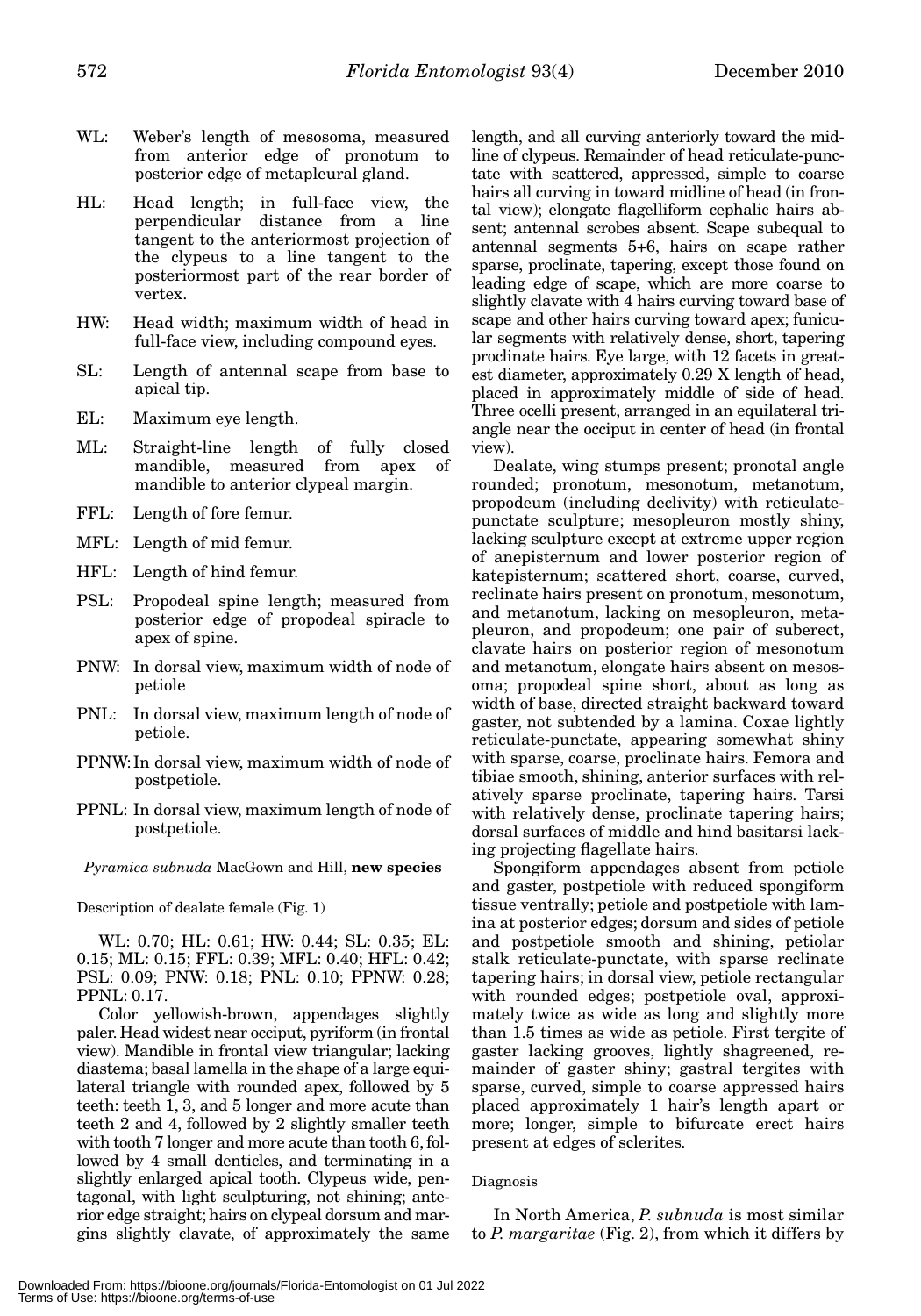

Fig. 1. *Pyramica subnuda* **new species**, profile and full-face view of dealate female. Scale bar equals 0.50 mm.

the following: in *P. subnuda,* hairs on the body are slightly coarse to slightly clavate, whereas in *P. margaritae*, all hairs on the head, mesosoma, waist, and gaster are distinctly clavate and somewhat translucent, more erect, and more abundant; the mesopleuron and dorsum of petiole and postpetiole are smooth and shining in *P. subnuda,* whereas they are reticulate-punctate in *P. margaritae*; the propodeal spine length is much shorter in *P. subnuda;* and the gaster is only weakly shagreened, appearing shiny in *P. subnuda,* whereas it is densely striolate-punctate to shagreened with dense striolae in *P. margaritae*. The only other species of *Pyramica* lacking or with reduced spongiform appendages

known to occur in the United States is *P. inopina* (Fig. 3). It was previously reported only from Florida (Deyrup & Cover 1998), where it was described from 3 females, with no workers known. A dealate female of this species was collected on 17 Sep 2008 in Lauderdale County, Mississippi, by J. G. Hill, and an alate female was collected in a Lindgren funnel trap that was run from 25 Jul to 10 Aug 2005 in Ballard, Madison County, Mississippi. *Pyramica inopina* is easily distinguished from *P. subnuda* by its more triangular shaped face, entire side of the mesosoma being shiny, having numerous, dense, long hairs, and total absence of spongiform appendages beneath the postpetiole.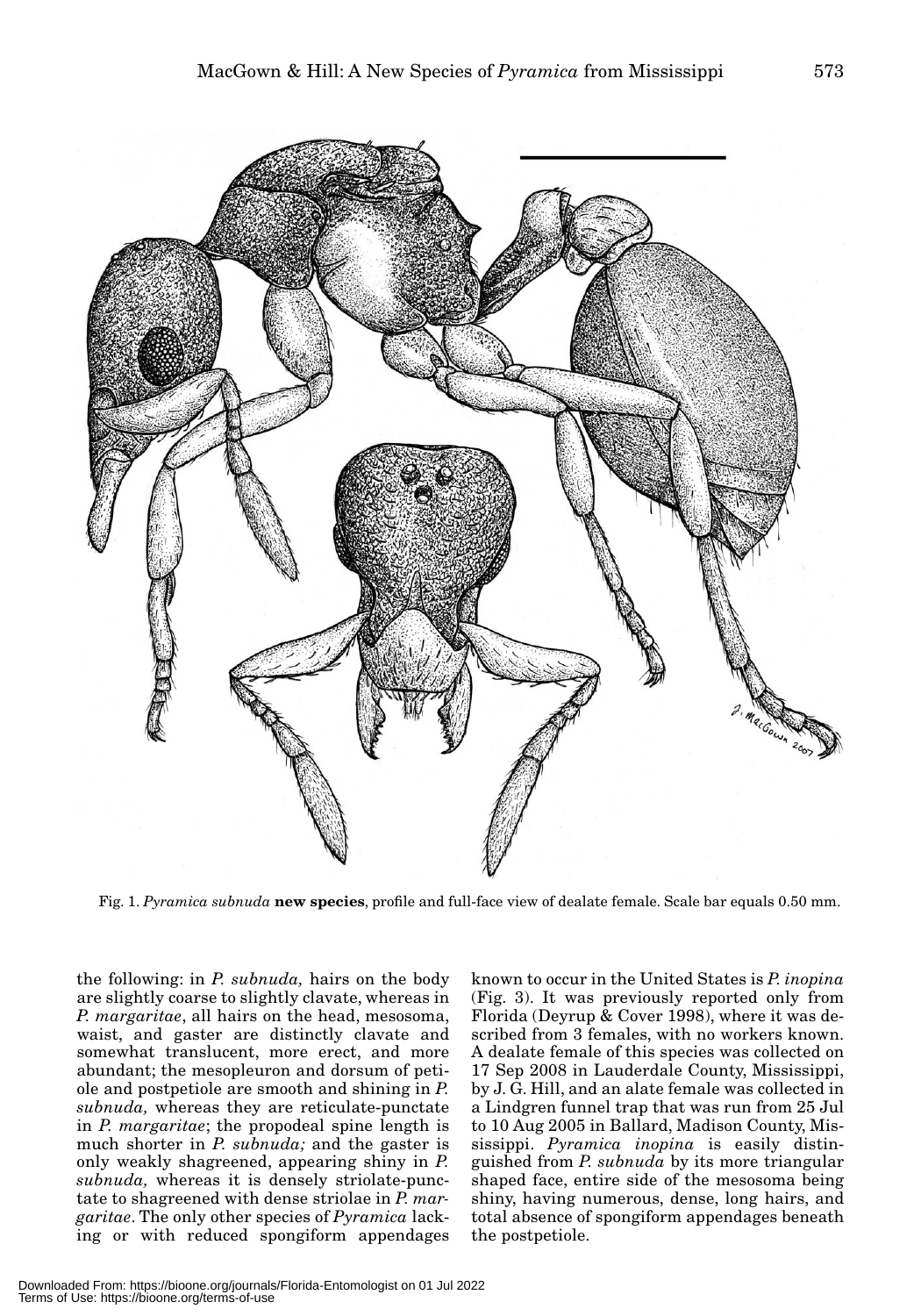

Fig. 2. *Pyramica margaritae*, profile and full-face view of dealate female. Scale bar equals 0.50 mm.

# Holotype

Dealate female, Miss., Jeff. Davis Co., Jeff Davis Lake, 31°33'47"N 89°50'39"W, 11 August 2005, J. G. Hill, J.A.MacGown, in grass clippings at base of *Quercus falcata* in open woods near lake. Deposited in the Museum of Comparative Zoology, Harvard University, Cambridge, Massachusetts.

# Etymology

The species name *subnuda* (Latin) refers to the general lack of spongiform appendages and the overall scarcity of hairs.

## Position in Taxonomic Keys

The single specimen of *P. subnuda* differs from other species of *Pyramica* known to occur in the southeastern United States by its lack of spongiform appendages beneath the petiole, smooth mesopleuron, and somewhat sparse setation. Attempts to identify the specimen with keys to species for all regions of the world in the worldwide revision of Dacetini by Bolton (2000) were unsuccessful. The closest match was at couplet 6 of the Nearctic *Pyramica* key, where it keyed to *P. margaritae,* but did not match all of the key characters or the description. The only other species similar to *P. subnuda* is *P. inopina*, which was not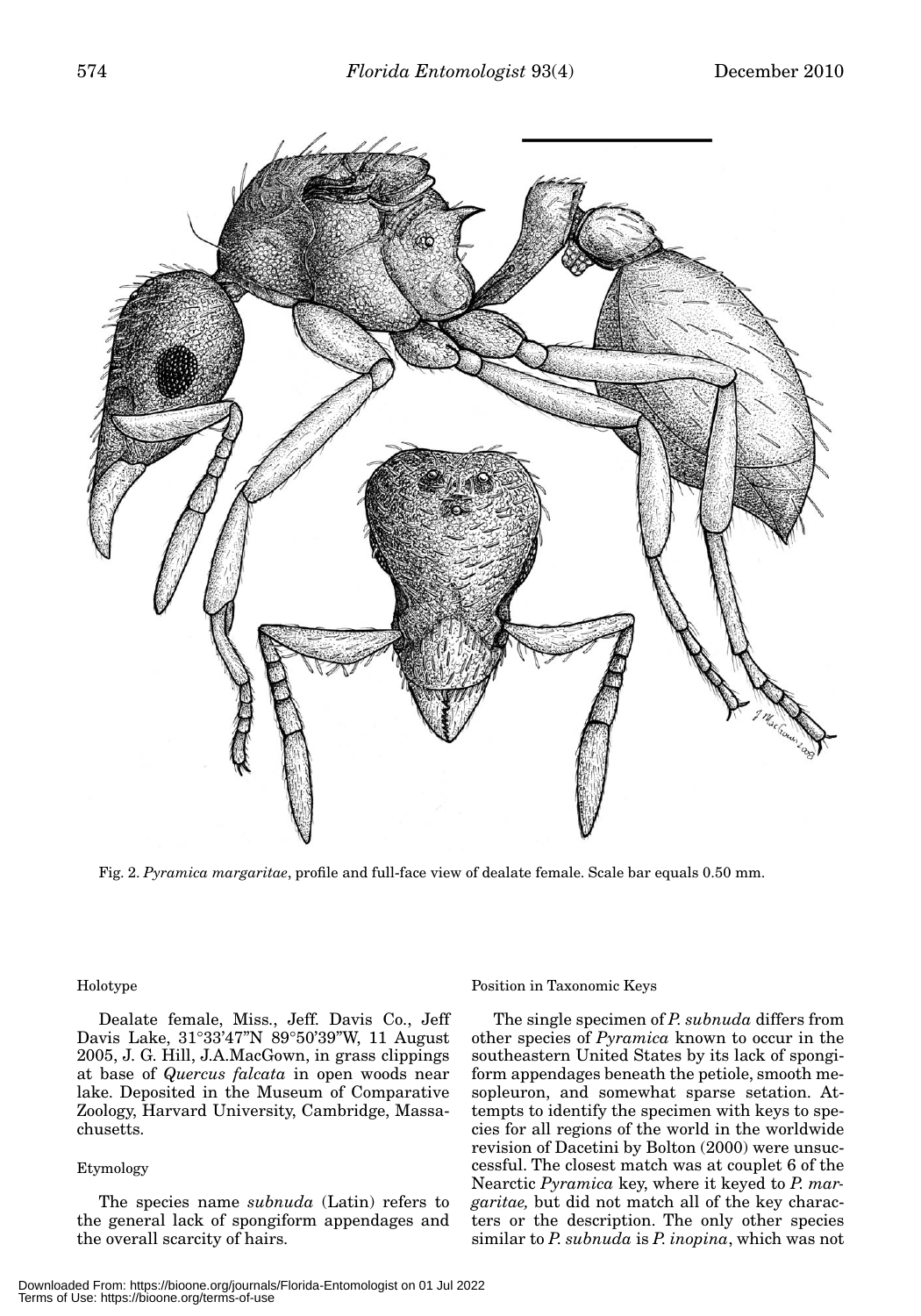

Fig. 3. *Pyramica inopina*, profile and full-face view of dealate female. Scale bar equals 0.50 mm.

included in Bolton's key to workers because workers for this species have not been discovered. Although the keys were written for workers, they also work well for queens, which share similar characters. Additionally, the new species was compared to and differed from a dealate queen of *P. margaritae,* which was collected in Alabama and the 2 specimens of *P. inopina* from Mississippi, both of which are deposited in the Mississippi Entomological Museum (MEM).

# **DISCUSSION**

The single specimen of *P. subnuda* was collected on 11 Aug 2005 in a Berlese litter sample of grass clippings piled at the base of *Quercus falcata* Michx. (Fagaceae) in an open area near Jeff Davis Lake (Jefferson Davis County) with scattered trees present. A mixed hardwood-pine forest surrounded the entire area. Other ants collected in the same Berlese sample included *Bra-*

*chymyrmex patagonicus* Mayr, *Hypoponera opaciceps* (Mayr), *Pyramica membranifera* (Emery), *Cyphomyrmex rimosus* (Spinola), *Solenopsis invicta* Buren, and *Pheidole moerens* Wheeler, all of which are considered to be exotic species. An exotic tenebrionid beetle known to be associated with introduced fire ants, *Poecilocrypticus formicophilus* Gebien (MacGown 2005), also was found in large numbers in the sample. All of these species, including the tenebrionid beetle, were found in relative abundance on 2 subsequent trips to the site.

Due to the extremely cryptic nature of dacetine ants, many species are infrequently collected and have been described from only 1 or very few specimens. Despite this, we hesitated to describe this species based on only 1 specimen, hoping to find additional specimens, especially workers. Unfortunately, the type locality was devastated by Hurricane Katrina on 28 Aug 2005, only 2 weeks after the specimen was collected. Two subsequent col